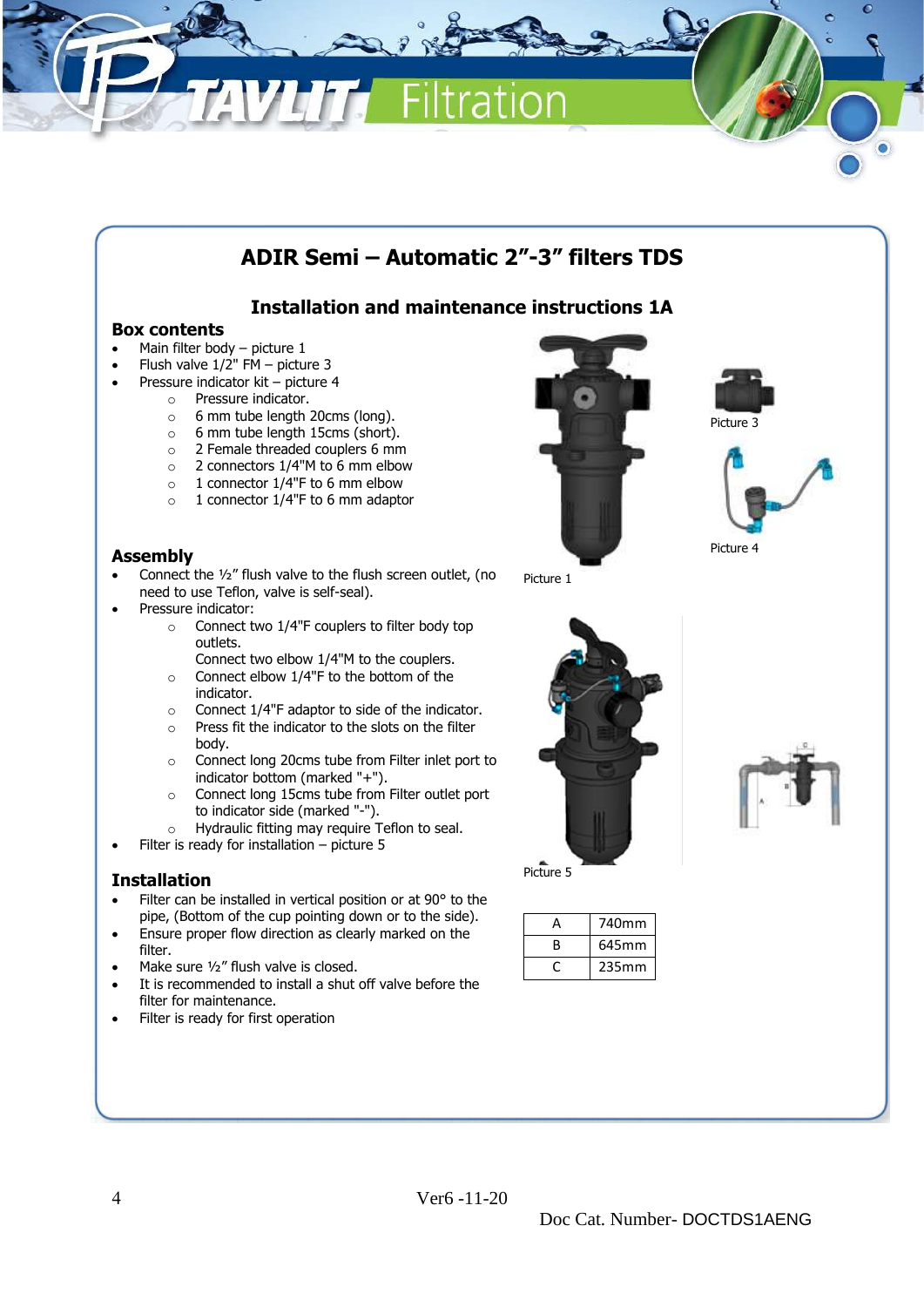# **First Operation**

- Open the water source and check for leaks.
- Perform 2-3 flushing cycles as outlined below.
- Filter is ready for use.

### **Flushing the filter**

- The disc element needs to be cleaned when the head loss across the filter reaches 0.5-0.7 bar and the red pin protrude from the pressure indicator.
- Turn the handle  $1/4+$  of a turn until the stop picture 8
- Wait 15–30 seconds.
- Turn the filter handle back
- Close the bottom flush valve
- Open the secondary flush valve for 10 seconds and close.

**Please note:** the strength required to turn the handle may vary according to the water quality and its source.

## **Trouble shooting**

- Head loss is not decreasing after flushing cycle:
	- o Check that the pressure is not below 2 bar.
	- o Check that there is no disturbance to the flushing flow.
	- o Flush the internal screen by opening its flush valve.
	- $\circ$  Repeat the flushing cycle again, do not forget to open the filter flush valve before turning the handle.
- Filter is still not clean:
	- o Clean the internal screen by disassembling and flushing manually.
	- o Open the filter cup.
	- o Disassemble the lower thread and remove piston
	- o Check that the seal is intact and in its position.
- Filter handle is not turning
	- o Check that the flush valve is fully open before turning the handle.
	- $\circ$  Check that water flows through the bottom valve.
	- o Check that inlet pressure is lower than 6 bars
- Filter handle is still not turning
	- o Partly Close the inlet maintenance valve and turn the handle
	- o Perform a flushing cycle.
	- o Open the inlet valve





Picture 6 Picture 7

Picture 8 Picture 9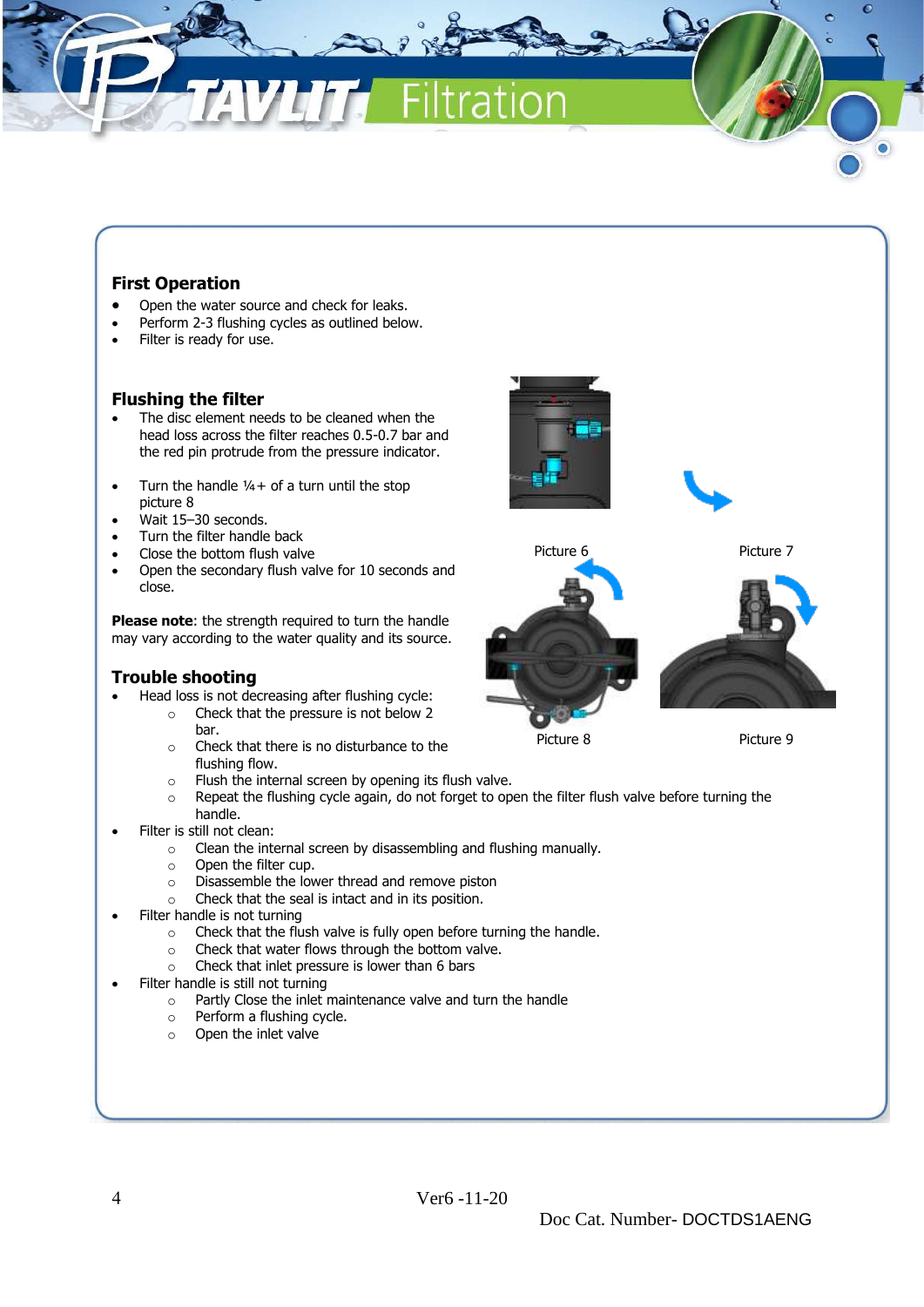# **Periodic Maintenance**

#### **Warning:**

- **Before servicing the filter make sure it is empty of water and the inlet valve is closed.**
- **Never open the filter under pressure! to release pressure turn the handle to flush position and open the lsecondary flush valve**

#### Secondary flush port

- The secondary flush port should be examined every 30 days or if the flush cycle does not reduce the head loss (filter does not flush effectively).
- Disassemble the female coupling with the flush valve. Picture 10.
- Rotate the screen disc counterclockwise and pull out. Picture 11.
- Flush thoroughly under stream of water.
- Return the disc to its place and rotate clockwise until it stops.
- Assemble the coupling with the flush valve and close.

#### Discs manual cleaning

- The Discs should be cleaned manually at the beginning of the irrigation season, every 90 days thereafter or if the flush cycle does not reduce the head loss (filter does not flush effectively).
- Open the tightening ring counterclockwise
- Pull it down and put aside.
- Release the filter cup by shaking it and pulling down.
- Open the lower thread and remove it without dismantling the spring. Picture 12.
- Remove the piston. Picture 13
- Remove the discs carefully avoiding damage to the seal. Picture 14.
- Flush discs thoroughly under stream of water. Make sure hard adhesives are removed.
- Return all discs to the spine make sure you returned all of them.
- Check that the seal is in its position.
- Return the piston  $-$  make certain it is in the correct orientation and push upwards.
- **Note** In the correct position the 2 rails will slide into the 2 slots, all other rails have one slot see picture 15
- Tighten the cup to the filter body and position the cup protrusion opposite the socket in the filter body.
- Return the locking ring to its place and tighten by hand until it stops.





Picture 10 Picture 11





Picture 12 Picture 13



Picture 14 Picture 15